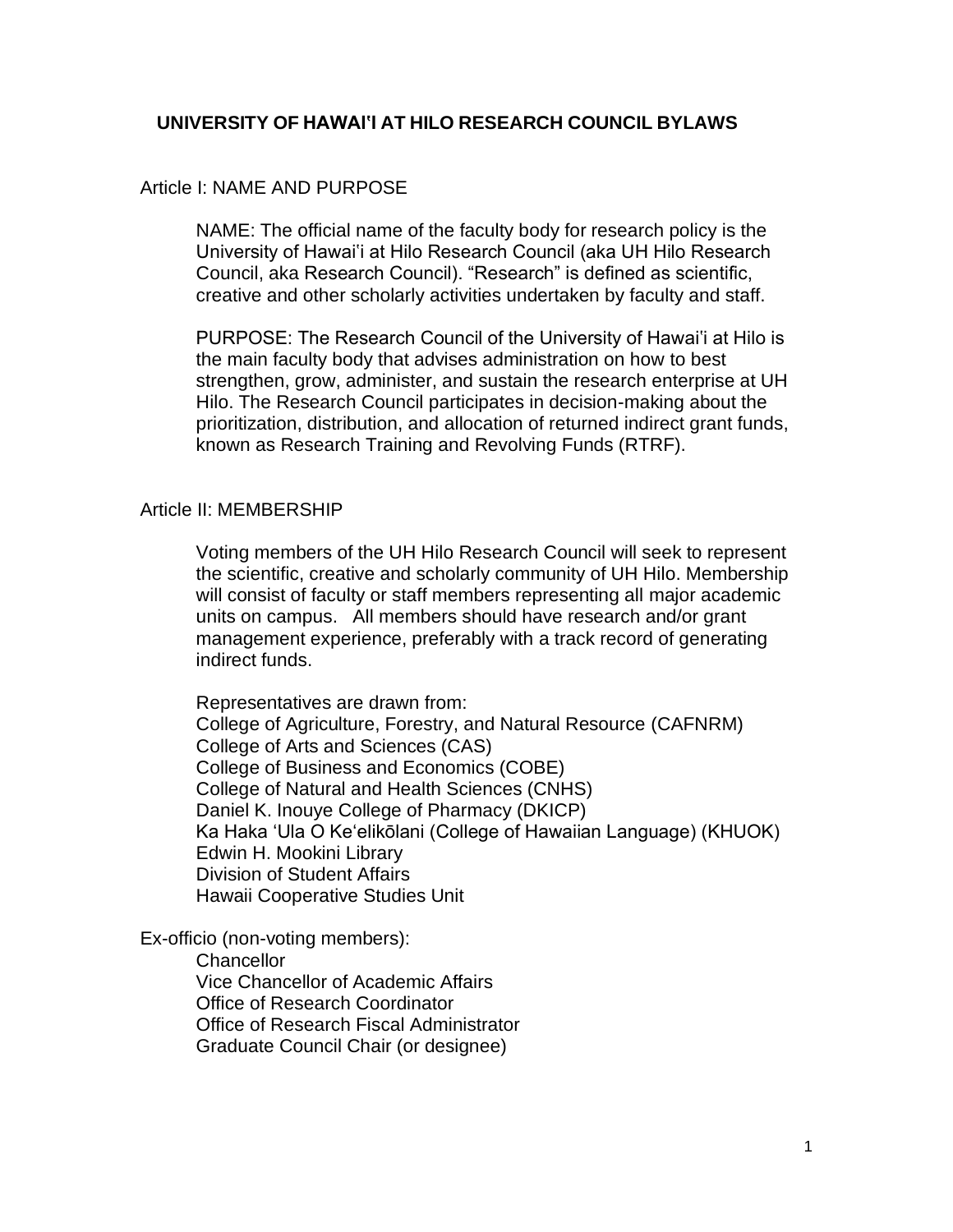Members are selected by the Chancellor or designee, after consulting with the Research Council Chair and College Deans. To be eligible to serve on the Research Council or vote on research issues faculty or staff members must be tenured, tenure track, or permanent and not on leave from the University. Members are selected to serve 5-year terms with annual reappointment. Members may be reappointed for additional terms.

Should a member of the UH Hilo Research Council be unable to engage in Research Council business, the Chancellor or designee may appoint a temporary or permanent replacement from that faculty member's constituency.

## Article III: RESPONSIBILITIES

- A. The Research Council advises administration regarding best practices to strengthen, grow, administer, and sustain the research enterprise at UH Hilo.
- B. The Research Council makes recommendations to the administration regarding the uses of RTRF that is returned to the UH Hilo campus from the UH System to ensure that it is used to strengthen, grow, and sustain the research enterprise at UH Hilo. The Research Council evaluates the uses of RTRF on an annual basis to ensure that it is used optimally. A report is distributed to UH Hilo faculty and staff annually.
- C. The Research Council administers programs and awards designed to increase research and scholarly activity at UH Hilo. These programs and awards are open to all permanent UH Hilo faculty and staff conducting research. The Research Council will develop criteria, formats, and schedules for evaluation and assessment of those programs and activities within its purview for the purpose of sustaining, strengthening, and growing these activities. Sub-committees may be designated to oversee individual programs and applications. Research Council members may not apply for awards administered by the Research Council while they are serving on the Research Council.
- D. The Research Council will assist administration in:
	- a. developing strategies to support, partner, implement and promote our research
	- b. facilitating the development of a research culture at UH Hilo
	- c. developing capacity to work across academic units, identifying community relevant problems that cut across departments
	- d. facilitating the identification and preparation of large, collaborative grant opportunities
	- e. mentoring faculty
	- f. conducting outreach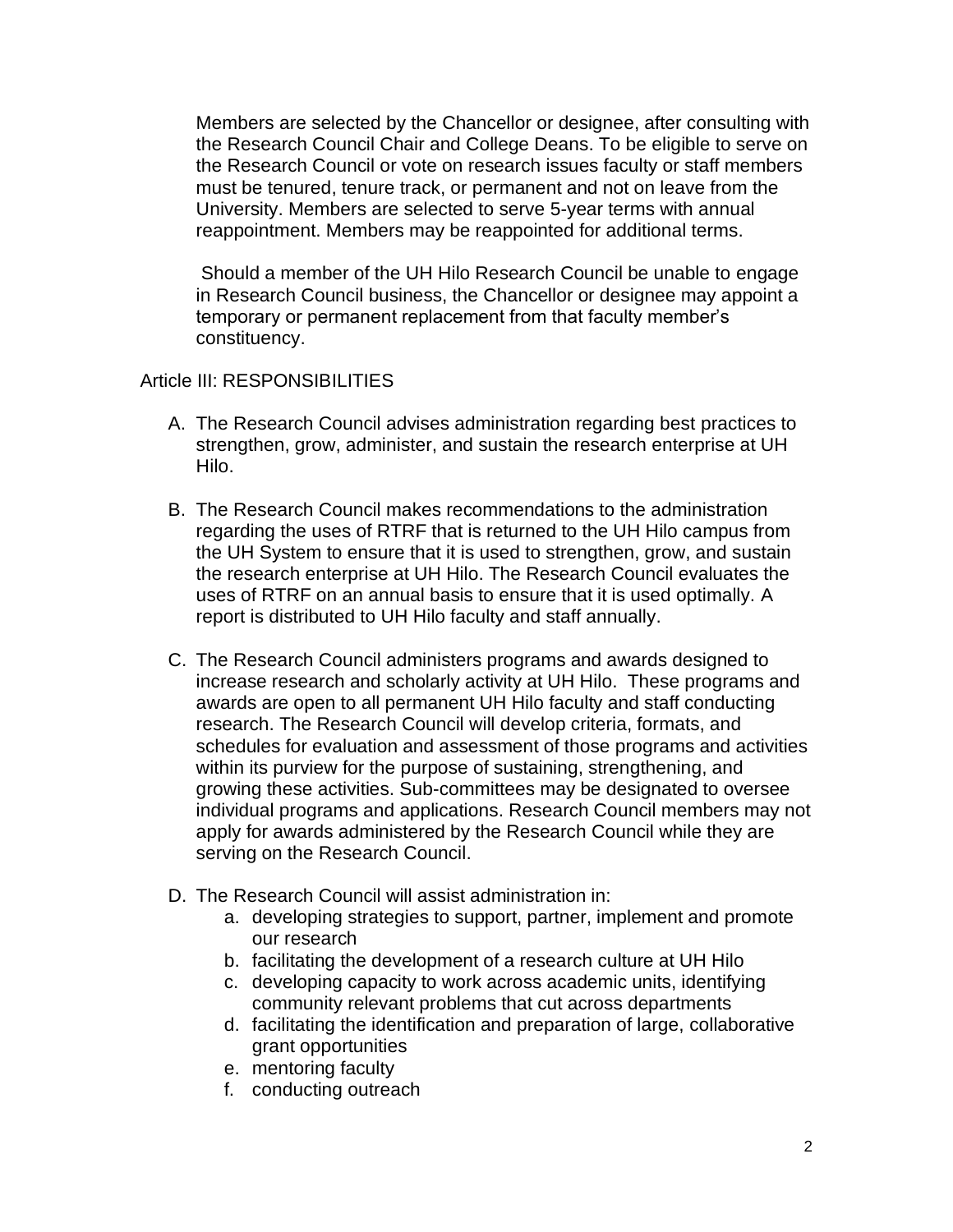E. The Research Council shall advise and assist with any other matters as the Chancellor or designee may request.

# Article IV: CHAIR

- A. The members of the Research Council will elect a voting member to serve as Research Council Chair. The Research Council Chair convenes and presides over all Research Council meetings and performs those duties and responsibilities normally associated with the position. The Research Council Chair may vote on all items brought before the Research Council. The Research Council Chair is elected annually.
- B. The duties of the Research Council Chair are provided in the Research Council Chair Position Description.
- C. The Research Council Chair enacts the policies and procedures approved by the Research Council. The Research Council Chair manages disbursal of funds through grant mechanisms approved by the Research Council. The Research Council Chair cannot obligate additional funds without approval of the Research Council, but has authority to approve budgetary changes in awarded grants in consultation with the Research Coordinator.
- D. The Research Council Chair oversees all of the programs and awards to assure that awards remain consistent with the procedures set forth by the Research Council and in accordance with the conditions for RTRF expenditures.

# Article V: MEETINGS AND PROCEDURES

Meetings of the Research Council are open to any person by request to the Research Council Chair.

At least one meeting each academic semester shall be called by the Research Council Chair. Additional meetings may be called if needed. Input on issues may be solicited via electronic medium such as email. Meetings may be requested of the Research Council Chair by Research Council Members or by the Chancellor or designee. Requests, agenda items, and supporting materials should go through the Research Council Chair in advance of meetings, who will either distribute them directly or via a member of the Office of Research staff.

The Research Council may determine appropriate voting procedures.